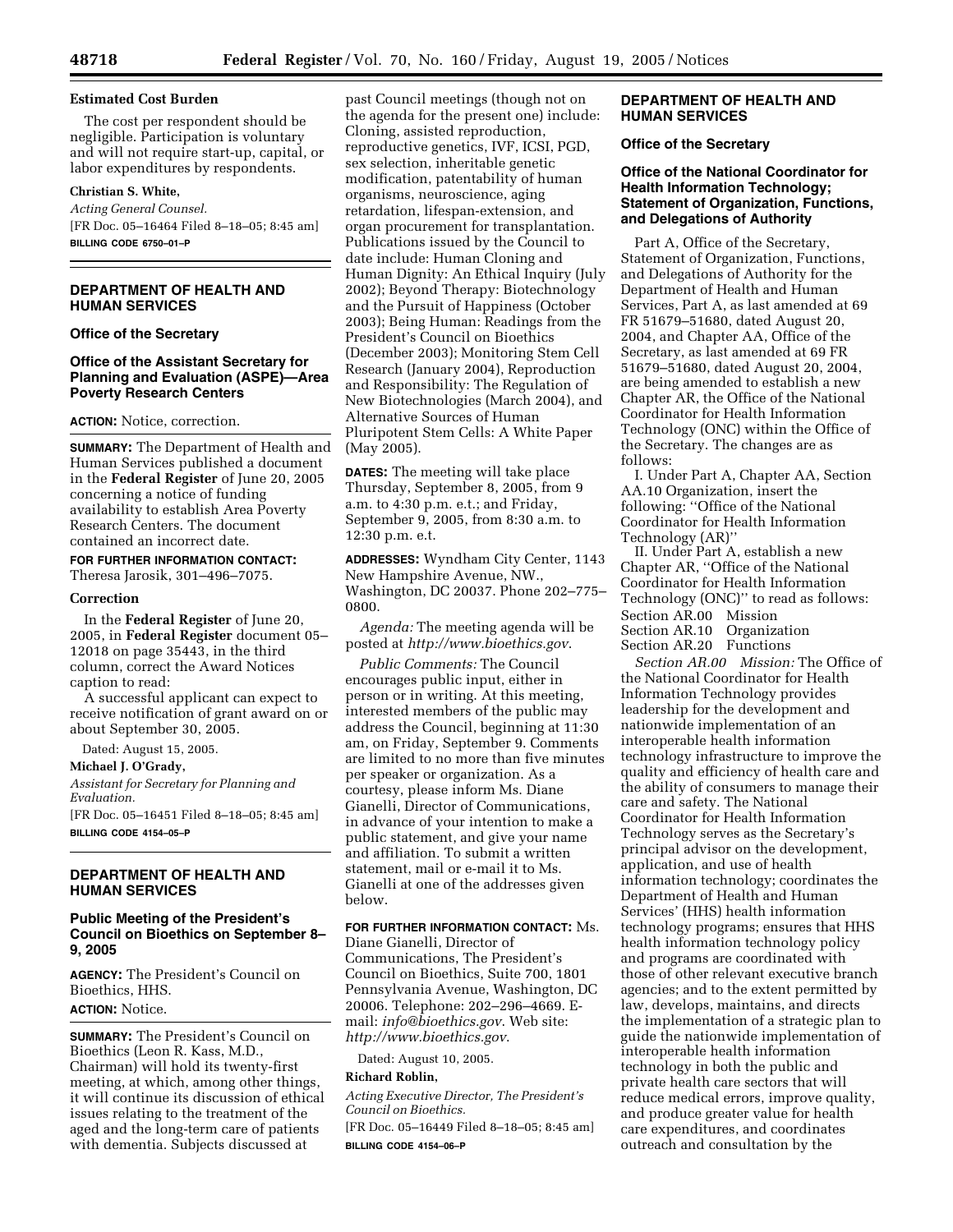relevant executive branch agencies with the public and private sectors. The National Coordinator for Health Information Technology provides comments and advice at the request of OMB regarding specific Federal health information technology programs.

*Section AR.10 Organization:* The Office of the National Coordinator for Health Information Technology (ONC) is under the direction of the National Coordinator for Health Information Technology who reports directly to the Secretary. The office consists of the following components.

- A. Immediate Office of the National Coordinator (ARA)
- B. Office of Health Information Technology Adoption (ARB)
- C. Office of Interoperability and Standards (ARC)
- D. Office of Programs and Coordination (ARE)
- E. Office of Policy and Research (ARF) *Section AR.20 Functions:*

A. *Immediate Office of the National Coordinator (ARA):* The Immediate Office of the National Coordinator (IO/ONC) is headed by the National Coordinator, who provides executive direction to the office. The National Coordinator is responsible for carrying out ONC's mission and implementing the functions of the ONC. The IO/ONC: (1) Ensures that key health information technology initiatives are coordinated across HHS programs; (2) ensures that health information technology policy and programs of HHS are coordinated with those of relevant executive branch agencies (including Federal commissions and advisory committees) with a goal of avoiding duplication of efforts and of helping to ensure that each agency undertakes activities primarily within the areas of its greatest expertise and technical capability; (3) review Federal health information technology investments to ensure Federal health information technology programs are meeting the objectives of the strategic plan, required under Executive Order 13335, to create a nationwide interoperable health information technology infrastructure; (4) at the request of OMB, provides comments and advice regarding specific Federal health information technology programs; (5) develops, maintains, and reports on measurable outcome goals for health information technology to assess progress within HHS and other executive branch agencies; and in the private sector, in developing and implementing a nationwide interoperable health infrastructure; and (6) fulfills the administrative, reporting, infrastructure, and budget-preparation support needs of the office.

B. *Office of Health Information Technology Adoption (ARB):* The Office of Health Information Technology Adoption (OHITA) is headed by a Director. OHITA works and coordinates with all other ONC offices to identify health information technology strategies, and works with other relevant HHS offices to implement these strategies and monitor outcomes in fulfillment of the President's goals. Specifically, in coordination with other HHS offices, OHITA: (1) Develops and coordinates strategies to incentivize adoption of health information technology, to reduce the risk of health information technology investment, and to promote health information technology diffusion; (2) coordinates the development of strategies and guidance to create electronic personal health management tools and to enhance informed consumer choice for health care; (3) coordinates with relevant executive branch agencies in promoting and transferring health information technology to public sector; (4) identifies and documents evidence on the benefits and costs of interoperable health information technology and to whom the benefits and costs accrue; (5) assesses the current state of health information technology adoption, specifies measurable goals and methods for evaluating strategies and determines approaches that can accelerate health information technology adoption in a cost-effective manner; and (6) coordinates with other offices within ONC to develop recommendations regarding health information technology compliance certification processes, evaluates compliance certification processes for health information technology and assesses its effect on health information technology implementation.

C. *Office of Interoperability and Standards (ARC):* The Office of Interoperability and Standards (OIS) is headed by a Director. OIS works with and coordinates with other offices in ONC and HHS to provide leadership in the development and implementation of a nationwide interoperable health information technology infrastructure and advance the development, adoption, and implementation of interoperable health information technology standards. Specifically, in coordination with relevant HHS offices, OIS: (1) Fosters mechanisms that support the secure and seamless exchange of health information, including the use of standards, certified technology, and requirements for a nationwide architecture; (2) manages the federal health architecture program

efforts and works with Federal agencies to ensure that Federal health information systems are coordinated and interoperable with any nationwide interoperable health information technology infrastructure; (3) advances the development, adoption, and implementation of health information technology standards nationally through collaboration among public and private interests that are consistent with current efforts of the Federal Government; (4) works with relevant HHS offices to evaluate mechanisms for harmonizing security and privacy practices in an interoperable health information technology architecture; and (5) promotes the development of performance measures related to the adoption of interoperable health information technology standards.

D. *Office of Programs and Coordination (ARE):* The Office of Programs and Coordination (OPC) is headed by a Director. OPC ensures complete integration of all efforts across ONC and supports the dissemination and adoption of the Administration's policy on health information technology. Specifically, in coordination with relevant HHS offices, OPC: (1) Provides infrastructure and management support for Secretary initiatives related to health information technology including FACA and other advisory committees; (2) provides the infrastructure support for health information technology programs to coordinate interrelating activities including workgroups and subcommittees; (3) monitors and measures all outcomes in support of health information technology initiatives; and (4) develops and coordinates with relevant HHS offices, including the Assistant Secretary for Public Affairs, outreach campaigns to educate the public about health information technology and its use of Web site materials, and other documents regarding ONC activities.

E. *Office of Policy and Research (ARF):* The Office of Policy and Research (OPR) is headed by a Director. The OPR coordinates with other ONC offices and conducts studies in support of ongoing health information technology and supports and coordinates efforts that inform policy decisions related to health IT. Specifically, in coordination with relevant HHS offices, OPR: (1) Ensures the smooth and efficient implementation of policies under the direction of the National Coordinator; (2) supports efforts to determine to what extent health information technology affects public and private business practices; (3) identifies privacy and